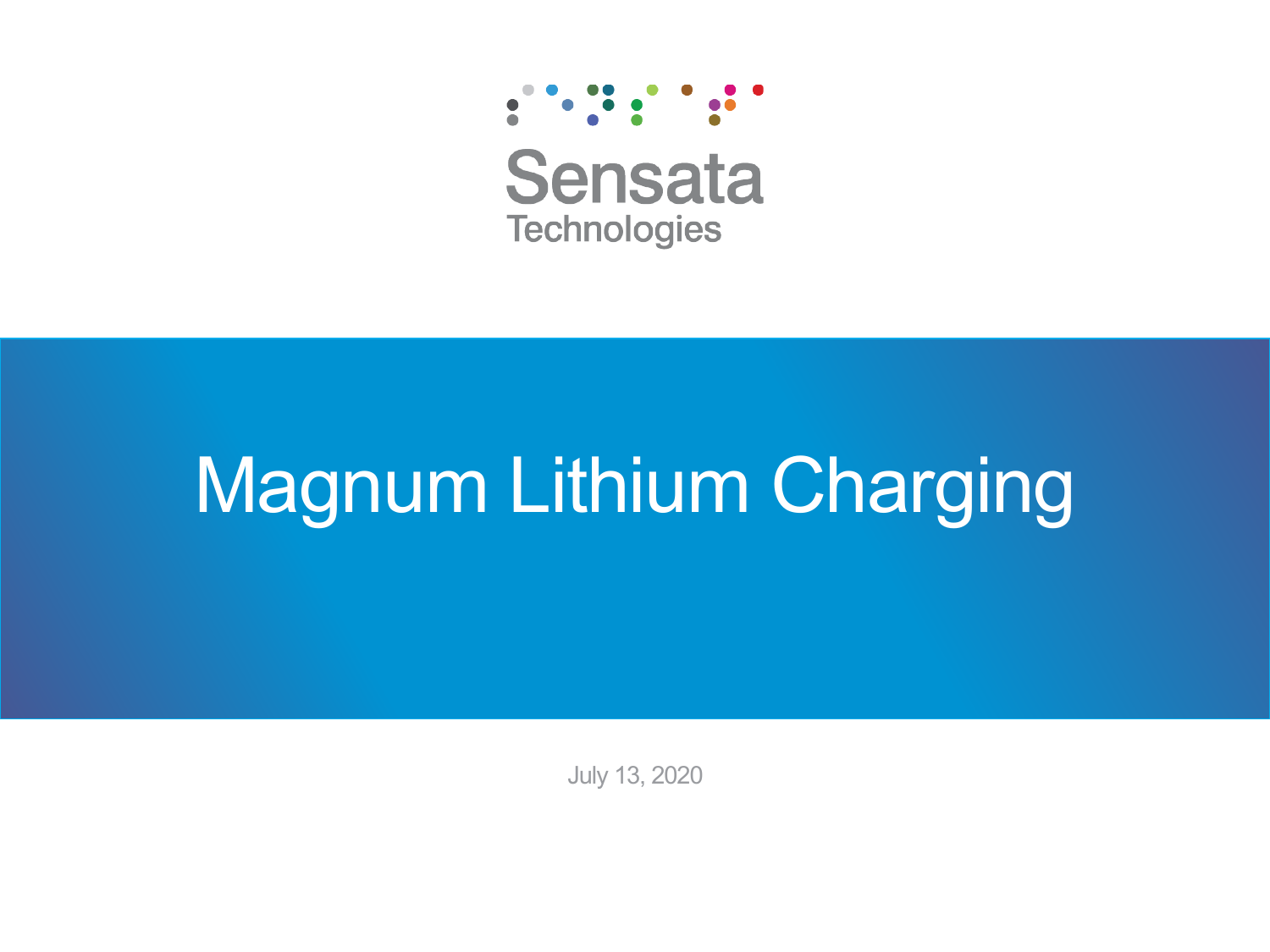

# Agenda

- What is Changing
- LFP Charger Operation
- Affected Products
- Literature Updates
- How to Select LFP on ME-RC
- How to Select LFP on ME-MR
- New Part Numbers
- Inverter Labeling
- Accessory Labeling
- Complete List of Affected Part Numbers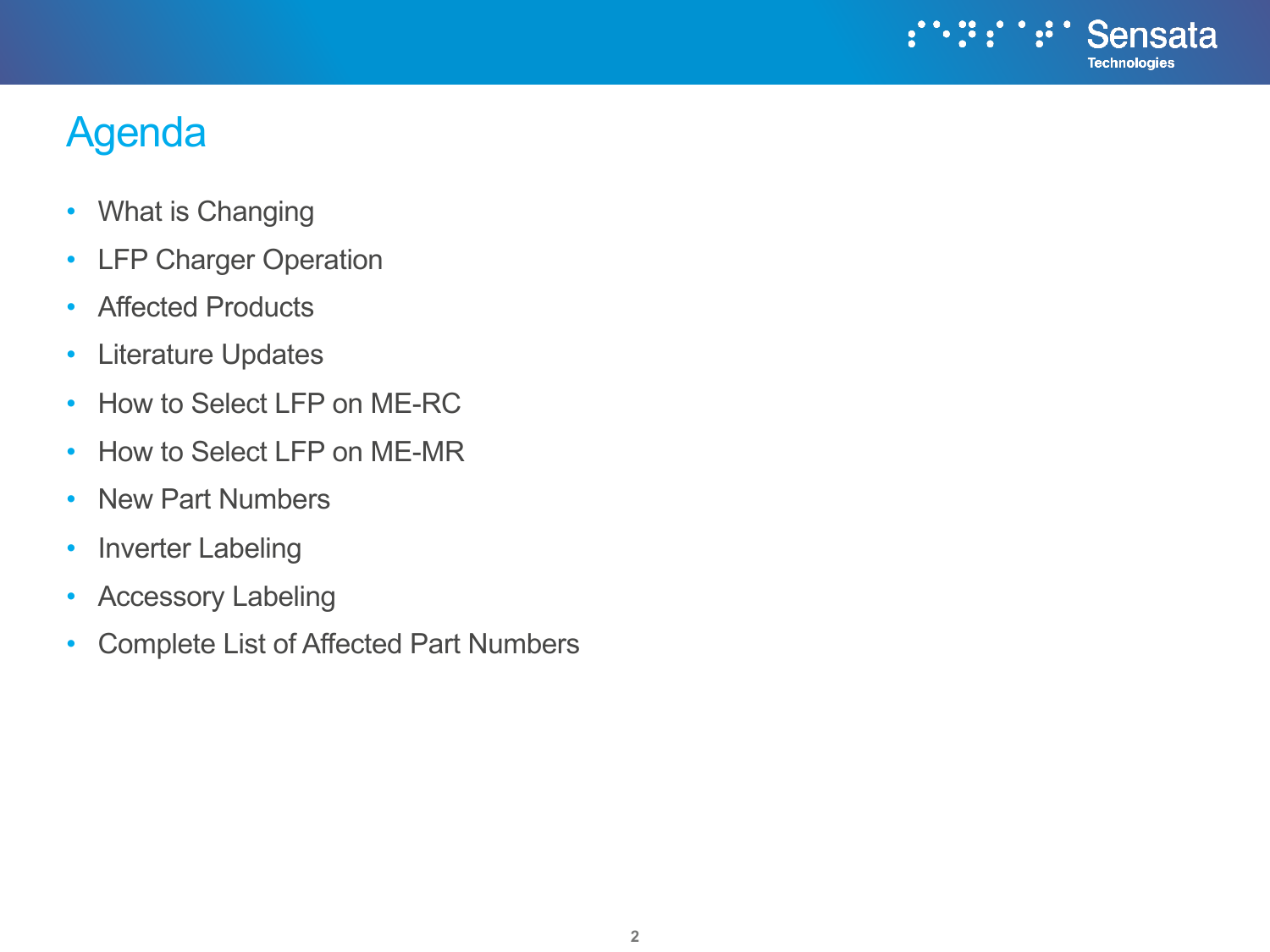#### $\ddot{\bm{v}}$ Sensata **Technologies**

### What Is Changing

- Lithium iron phosphate (LFP) will be a standard battery type selection
	- This is in addition to the four that are already available: Gel, Flooded, AGM1, AGM2
	- Software change only
- LFP Settings
	- See table for voltages
	- Equalize charging is not available
	- Temperature Compensation is not used, remove the temp sensor from the inverter
	- Re-bulk voltage threshold is lower
	- Raised available low battery cut-out range (LBCO)

| <b>Battery</b><br><b>Type</b> | <b>Inverter</b><br><b>Voltage</b> | <b>Absorption</b><br><b>Voltage</b> | <b>Float</b><br><b>Voltage</b> | <b>Equalization</b><br><b>Voltage</b> |
|-------------------------------|-----------------------------------|-------------------------------------|--------------------------------|---------------------------------------|
|                               | 12 VDC                            | 14.1 VDC                            | 13.6 VDC                       | 14.1 VDC <sup>1</sup>                 |
| GEL                           | 24 VDC                            | 28.2 VDC                            | 27.2 VDC                       | 28.2 VDC <sup>1</sup>                 |
|                               | 48 VDC                            | 56.4 VDC                            | 54.4 VDC                       | 56.4 VDC <sup>1</sup>                 |
| Flooded                       | 12 VDC                            | 14.6 VDC                            | 13.4 VDC                       | 15.5 VDC                              |
|                               | 24 VDC                            | 29.2 VDC                            | 26.8 VDC                       | 31.0 VDC                              |
|                               | 48 VDC                            | 58.4 VDC                            | 53.6 VDC                       | 62.0 VDC                              |
| AGM 1 <sup>2</sup>            | 12 VDC                            | 14.3 VDC                            | 13.3 VDC <sup>4</sup>          | 15.5 VDC                              |
|                               | 24 VDC                            | 28.6 VDC                            | 26.6 VDC <sup>4</sup>          | 31.0 VDC                              |
|                               | 48 VDC                            | 57.2 VDC                            | 53.2 VDC <sup>4</sup>          | 62.0 VDC                              |
| AGM 2 <sup>3</sup>            | 12 VDC                            | 14.5 VDC                            | 13.5 VDC                       | 14.5 VDC <sup>1</sup>                 |
|                               | 24 VDC                            | 29.0 VDC                            | 27.0 VDC                       | 29.0 VDC <sup>1</sup>                 |
|                               | 48 VDC                            | 58.0 VDC                            | 54.0 VDC                       | 58.0 VDC <sup>1</sup>                 |
| LFP                           | 12 VDC                            | 14.4 VDC                            | 13.6 VDC                       | 14.4 VDC <sup>1</sup>                 |
|                               | 24 VDC                            | 28.8 VDC                            | 27.2 VDC                       | 28.8 VDC <sup>1</sup>                 |
|                               | 48 VDC                            | 57.6 VDC                            | 54.4 VDC                       | 57.6 VDC <sup>1</sup>                 |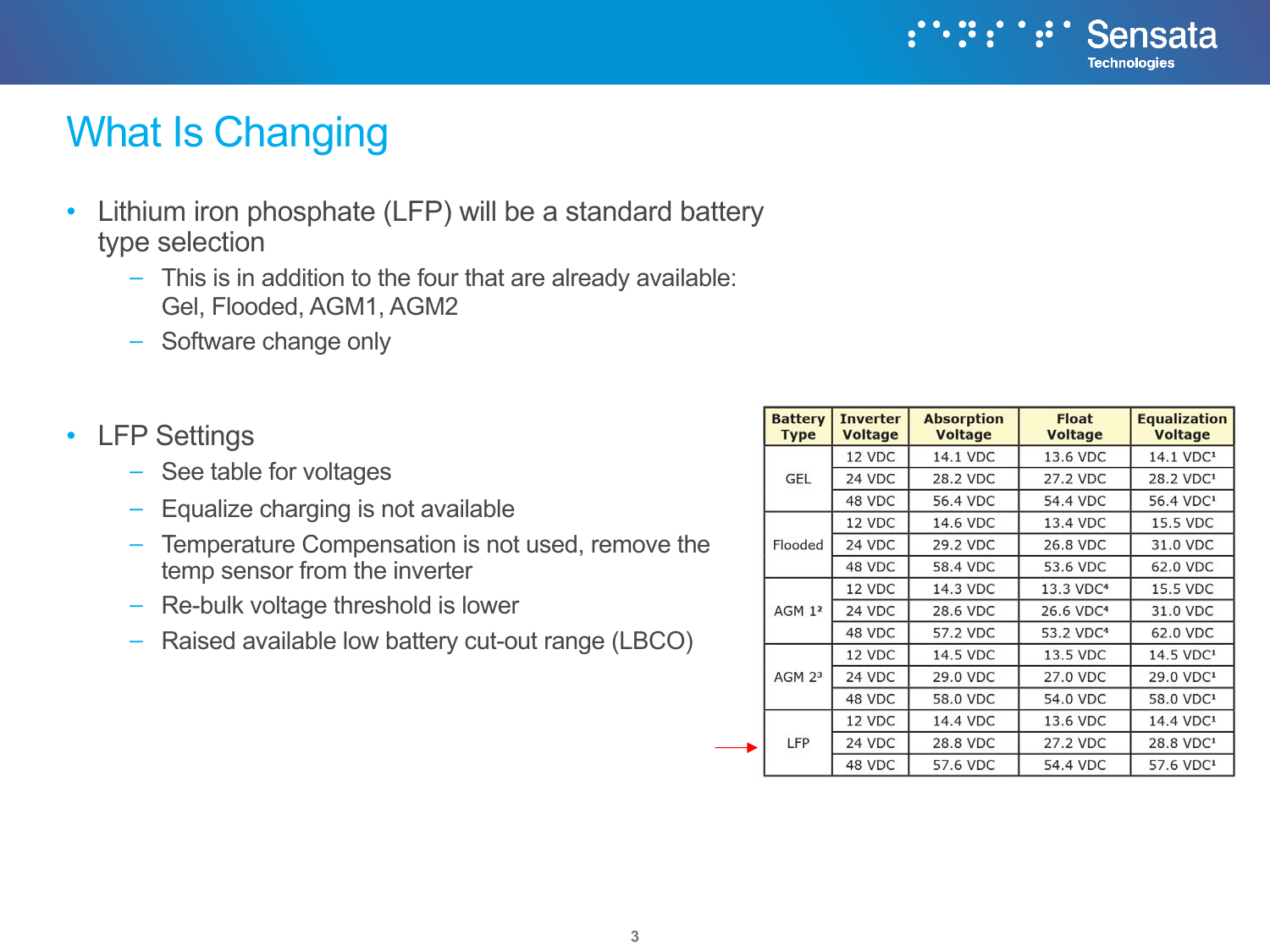

## Charger Operation for LFP

- Bulk Charging
	- Begins Bulk charging whenever AC power is connected
		- o Will not bypass Bulk if battery voltage is high
	- Remains in Bulk until the absorption voltage is achieved
- Absorb Charging
	- Remains at Absorb voltage until absorption time is reached (determined by absorb time setting) then switches to Float
- Float Charging
	- Remain in Float as long as the AC source is available
	- Will not enter Full Charge Stage, or Battery Saver mode (note: lead acid will switch to Full Charge mode after 4 hours in Float)
- Will re-enter Bulk charging when:
	- AC power is reconnected (regardless of battery voltage) (unless it is within 2 minutes)
	- If voltage drops below the LFP re-bulk level (≤ 12.8V) for 10 seconds (12.1VDC for lead acid)

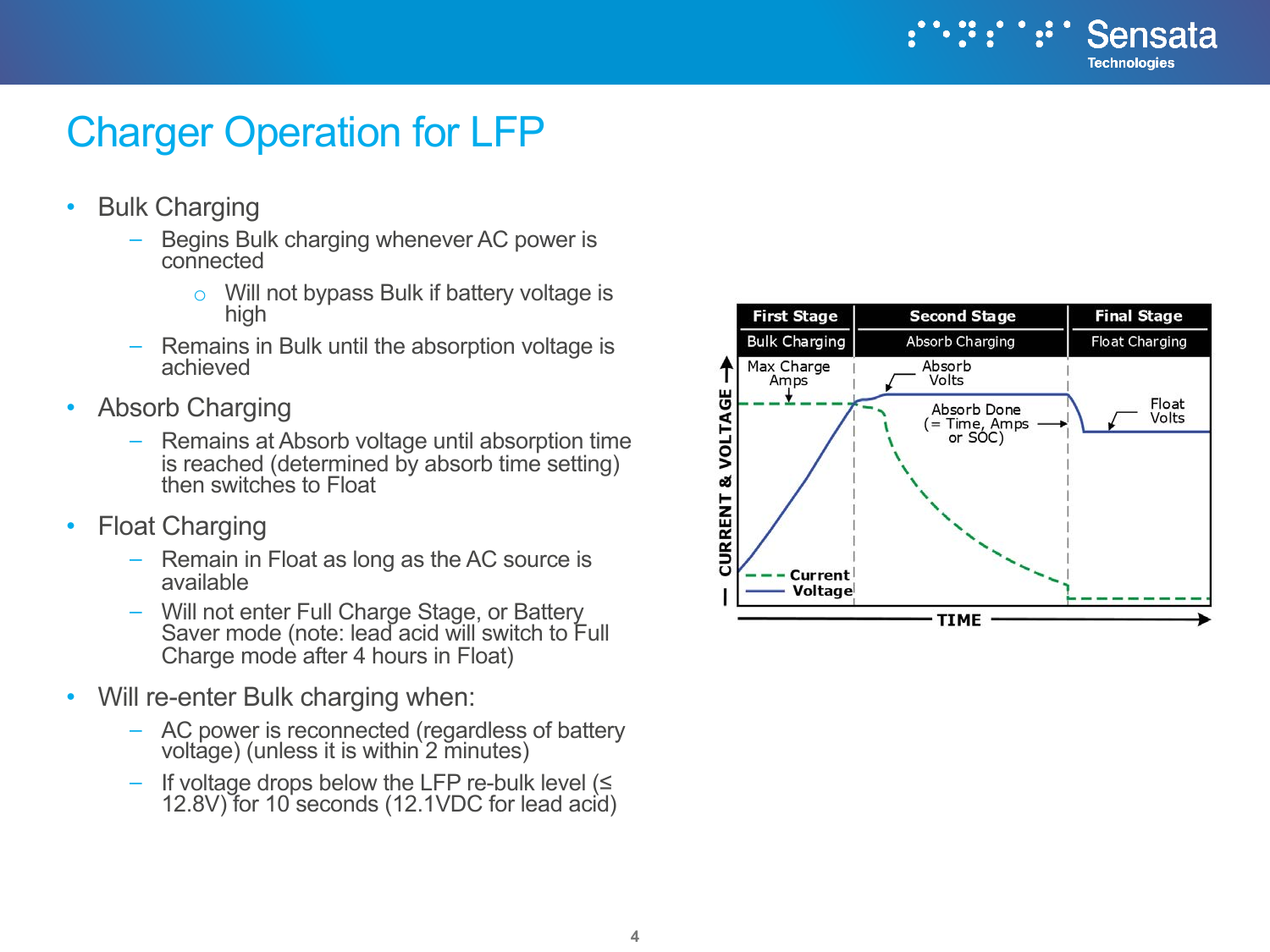

### Affected Products

- All Magnum sine inverters for mobile applications (Including variants such as  $-F$  and  $-U$ )
	- MMS Series
		- o MMS1012
		- o MMSA1012
	- MS Series
		- o MS2000
		- o MS2012
		- o MS2812
		- o MS2024
		- o MS4024
		- o MS4048
	- **MSH Series** 
		- o MSH3012M
		- o MSH3012RV
		- o MSH4024M

• Remotes



#### – ME-RC



#### – ME-RVC



- Items not being updated at this time
	- Mod-sine inverters (ME, MM Series)
	- Stationary inverters (RD, MSH-RE Series)
	- Export inverters (MM-E, RD-E, MS-E Series)
	- ME-BMK (Battery Monitoring Kit)
	- ME-ARC (Advanced Remote Control)

Notes:

- Must have updated remotes and inverters to be able to make the LFP selection
- Settings are stored in the non-volatile memory of the remote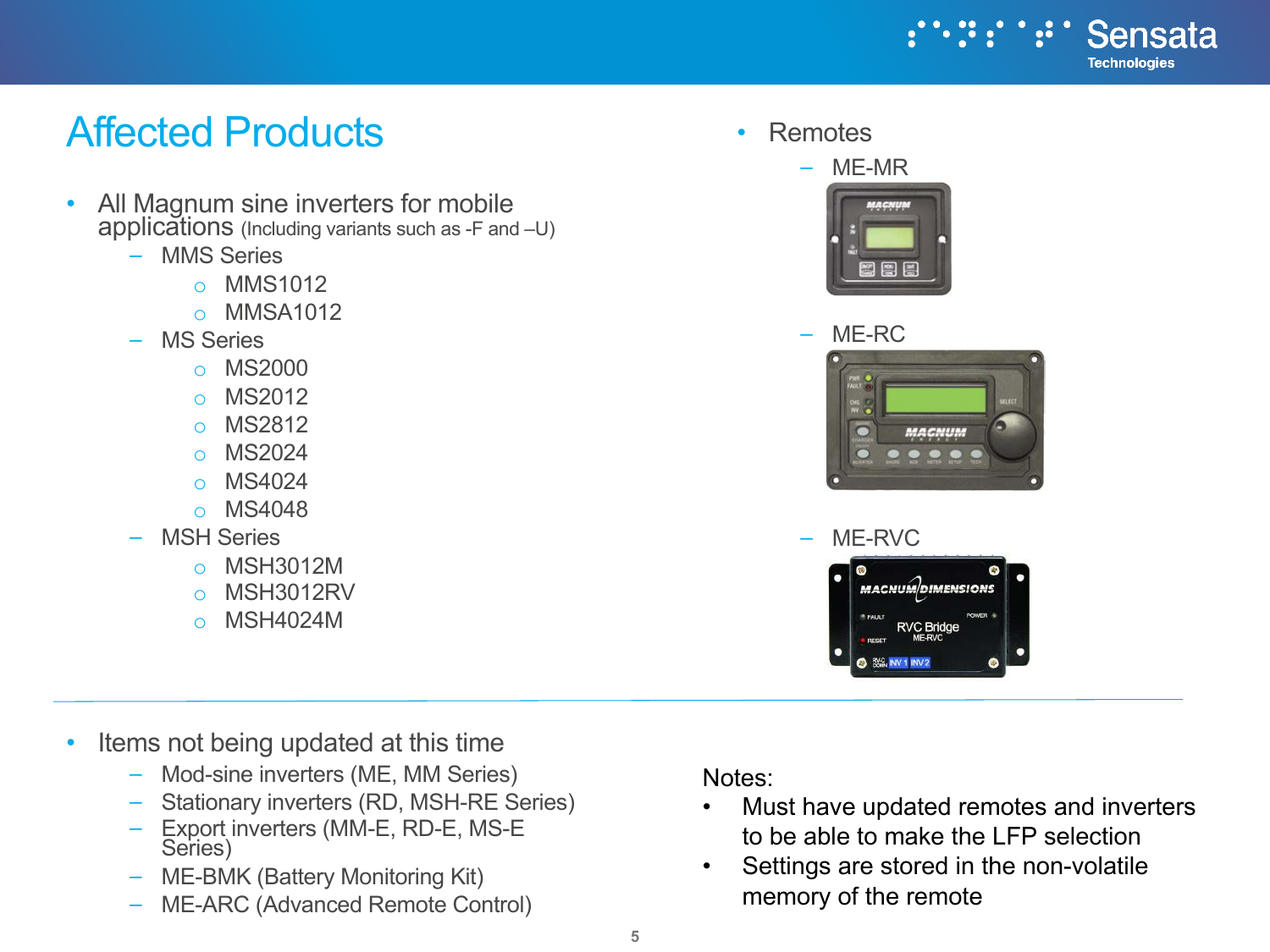

## Literature Updates

### **Spec Sheets**

#### **Features**

- Pure Sine Wave Power your sensitive electronics without worry. The MS Series provides reliable, utility-grade power.
- Power Factor Corrected (PFC) Charger Our PFC charger is built into all of our inverter/chargers. It uses less energy from a generator than a standard charger - 25-30% less AC current than standard chargers.
- Battery Profile Presets Using the ME-RC or ME-MR Remote Controls, easily choose from and set standard battery profiles, including Lithium Iron Phosphate (LFP), Gel, Flooded, AGM1, and AGM2.
- Convienient Wiring Access An extra large AC access cover with terminal screw block and 360° DC connection terminals with
- Manuals
	- ME-MR
	- ME-RC
- Magnum Compatibility Matrix

<https://www.magnum-dimensions.com/references/magnum-remote-compatibility>

• Quick Reference Guide

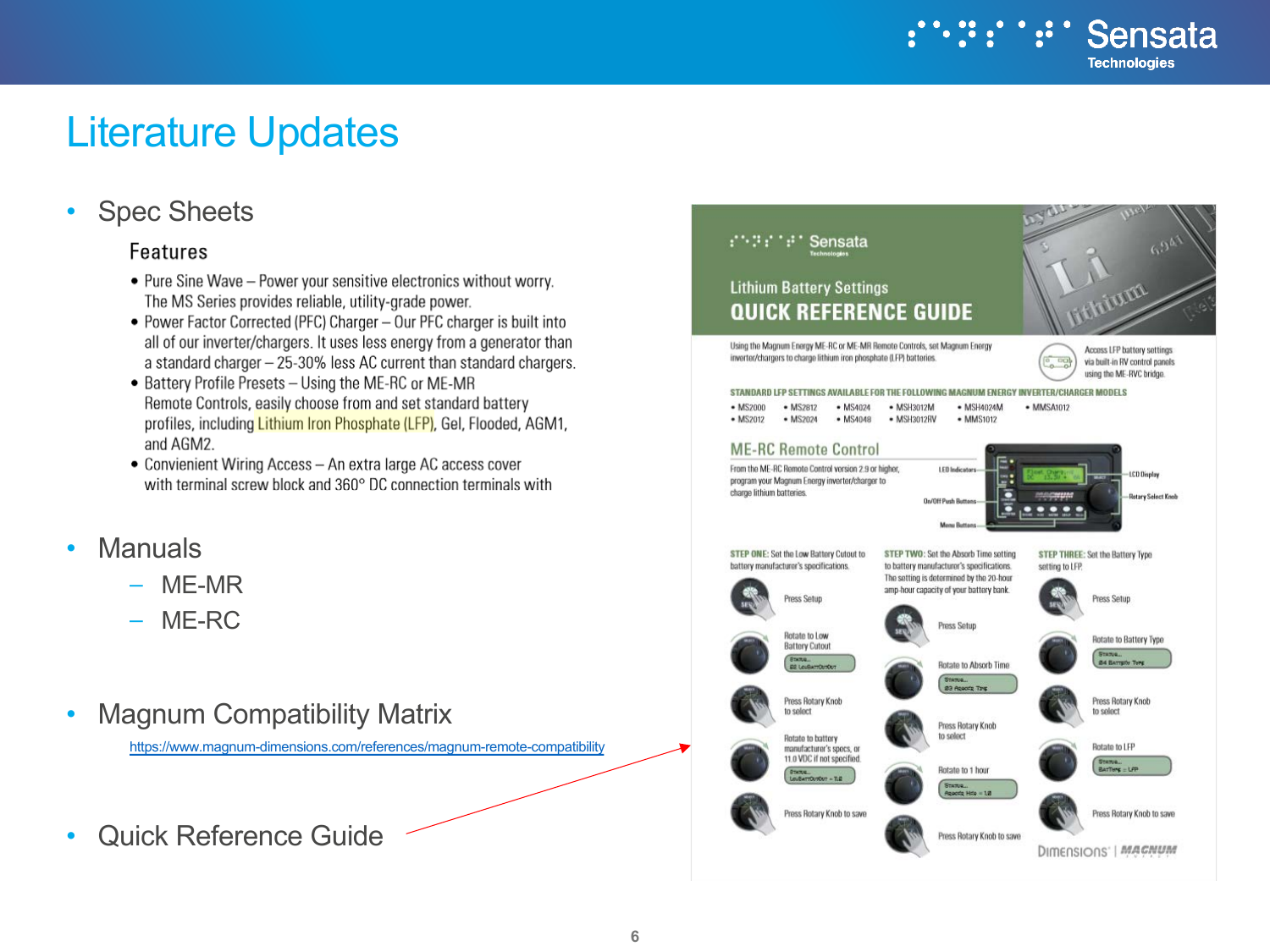# **How To Select LFP on ME-RC**

STEP ONE: Set the Low Battery Cutout to battery manufacturer's specifications.



Press Setup



Rotate to Low **Battery Cutout** 

Starus... **02 LouisvriCurOur** 



Press Rotary Knob to select



Rotate to battery manufacturer's specs, or 11.0 VDC if not specified.

STATUS LouBATTCutCut = TLB



Press Rotary Knob to save

STEP TWO: Set the Absorb Time setting to battery manufacturer's specifications. The setting is determined by the 20-hour amp-hour capacity of your battery bank.



Press Setup





Press Rotary Knob to select

**STATUS** 83 ABSORD TIME

**Rotate to Absorb Time** 

Rotate to 1 hour STATUS





 $Aess$ ora Hrs =  $1.0$ 







setting to LFP.

STEP THREE: Set the Battery Type

 $\bullet$ 

 $\circ$ 



Press Setup

MACNUM

 $\bullet\bullet\bullet$ 

**Rotate to Battery Type** 

**William** 

 $BATLPE = LFP$ 





Press Rotary Knob to save

**Technologies** 

Sensata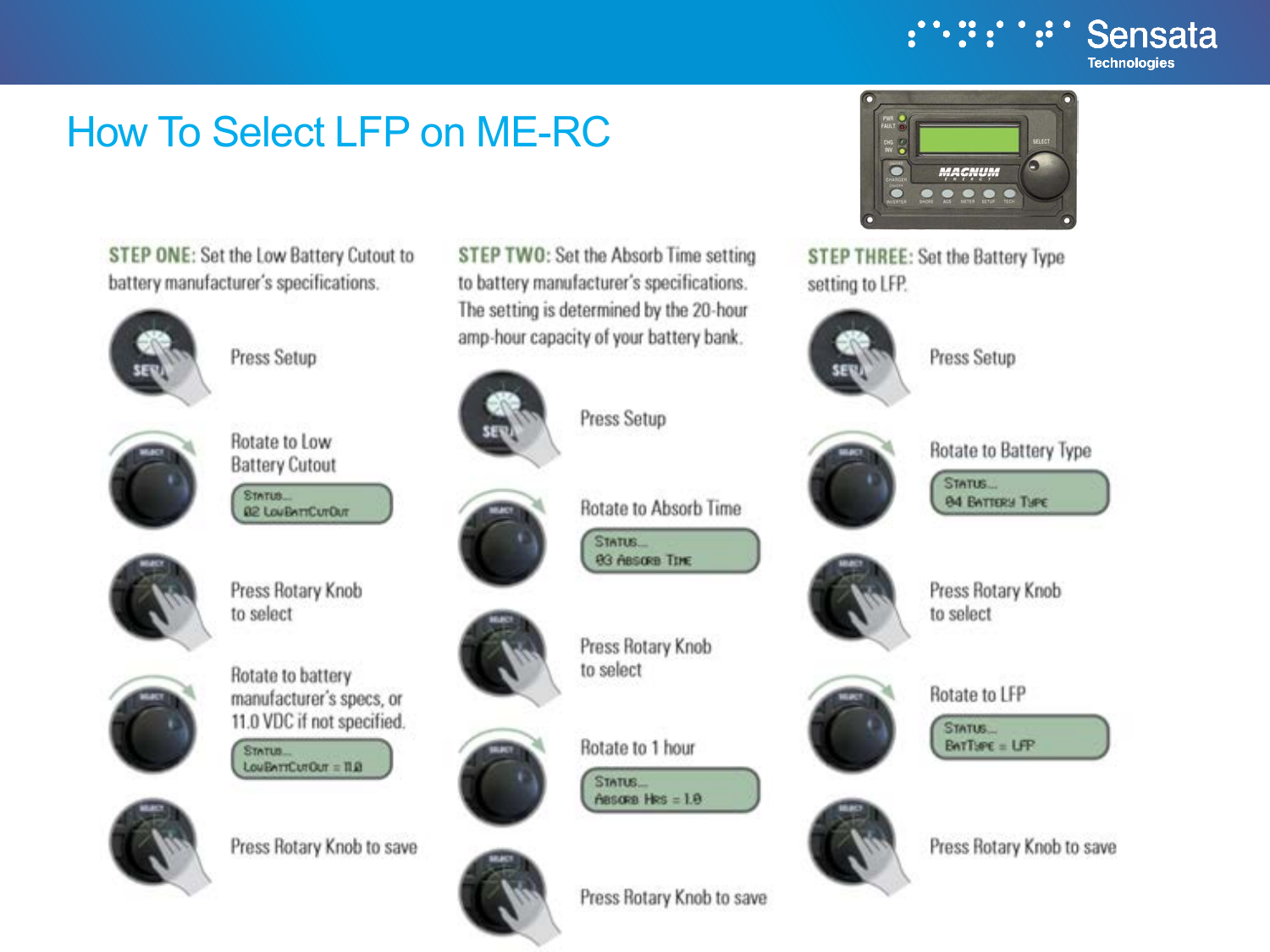

# **How To Select LFP on ME-MR**

STEP ONE: Set the Battery Amp Hours to  $200$  AH = 1 hour.



Press Menu/Home button until the display shows BAT AHRS

BAT AHRS 499 AH



setting to LFP.

Press Menu/Home button until the display shows BAT TYPE

> **BAT TYPE FL00DED** The current "saved"

setting is indicated by an arrow in the bottom right-hand corner of the display

Press On/Off/Change button until LFP is shown

**BAT TYPE LFP** 

Press Save/Hold button to save the LFP setting





STEP THREE: Set the Low Battery Cutout to battery manufacturer's specifications.



Press Menu/Home button until the display shows LBCO





The current "saved" setting is indicated by an arrow in the bottom right-hand corner of the display



button until correct Low Battery VDC setting is shown for your battery specs, or 11.0VDC if not specified.

Press On/Off/Change







Press Save/Hold button to save the LBCO setting





The current "saved" setting is indicated by an arrow in the bottom right-hand corner of the display

Press On/Off/Change

button until 200 AH

is shown

**BAT AHRS** 

280 AH





Press Save/Hold button to save the 200 AH setting







STEP TWO: Set the Battery Type

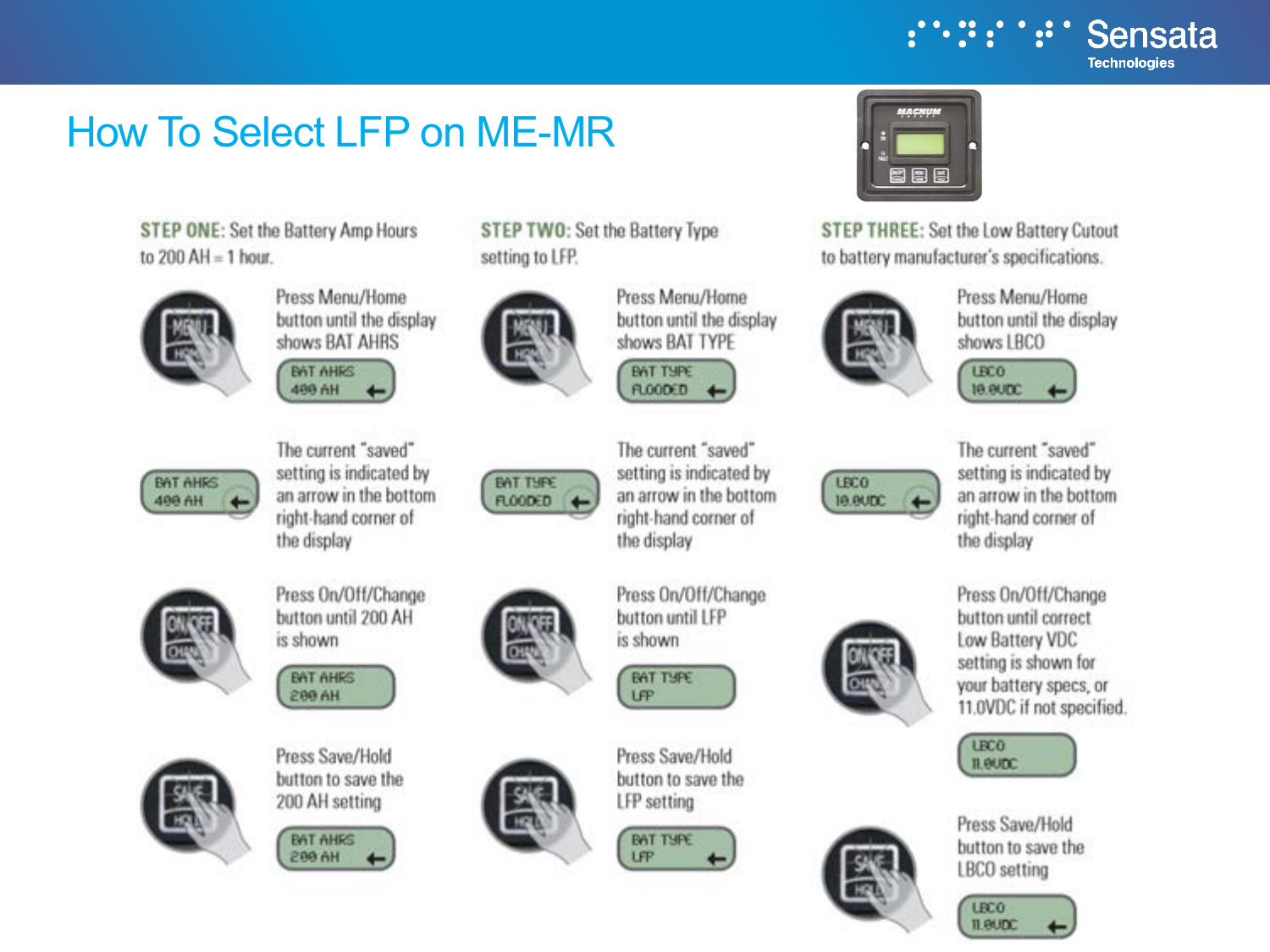

### New Part Numbers

- New part numbers for LFP compatibility
	- "L" will be added to the end of the model and before the packaging, for example:

| <b>Current P/N</b> | <b>New P/N</b> |
|--------------------|----------------|
| <b>MS2000-F</b>    | MS2000-L-F     |
| MSH3012M           | MSH3012M-L     |
| ME-MR-F            | ME-MR-L-F      |
| ME-RC50            | ME-RC50-L      |

- New part number will be printed on the label on the box – See pictures
- Current P/N's will no longer be manufactured after launch date
- Need to consume inventory before fully transitioning to new part number



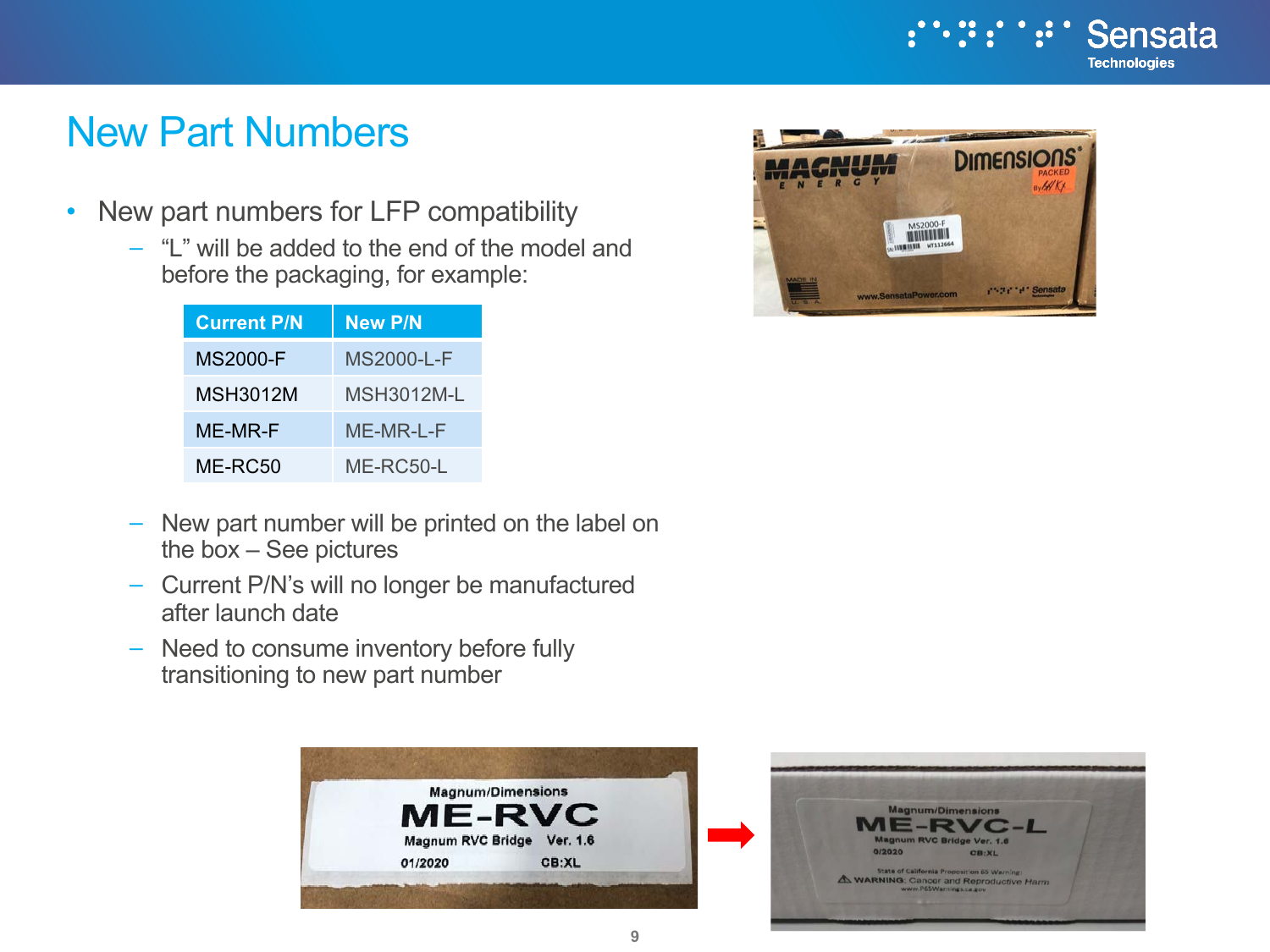

### Inverter Labeling

• "Lithium Compatible" label will be added to the products



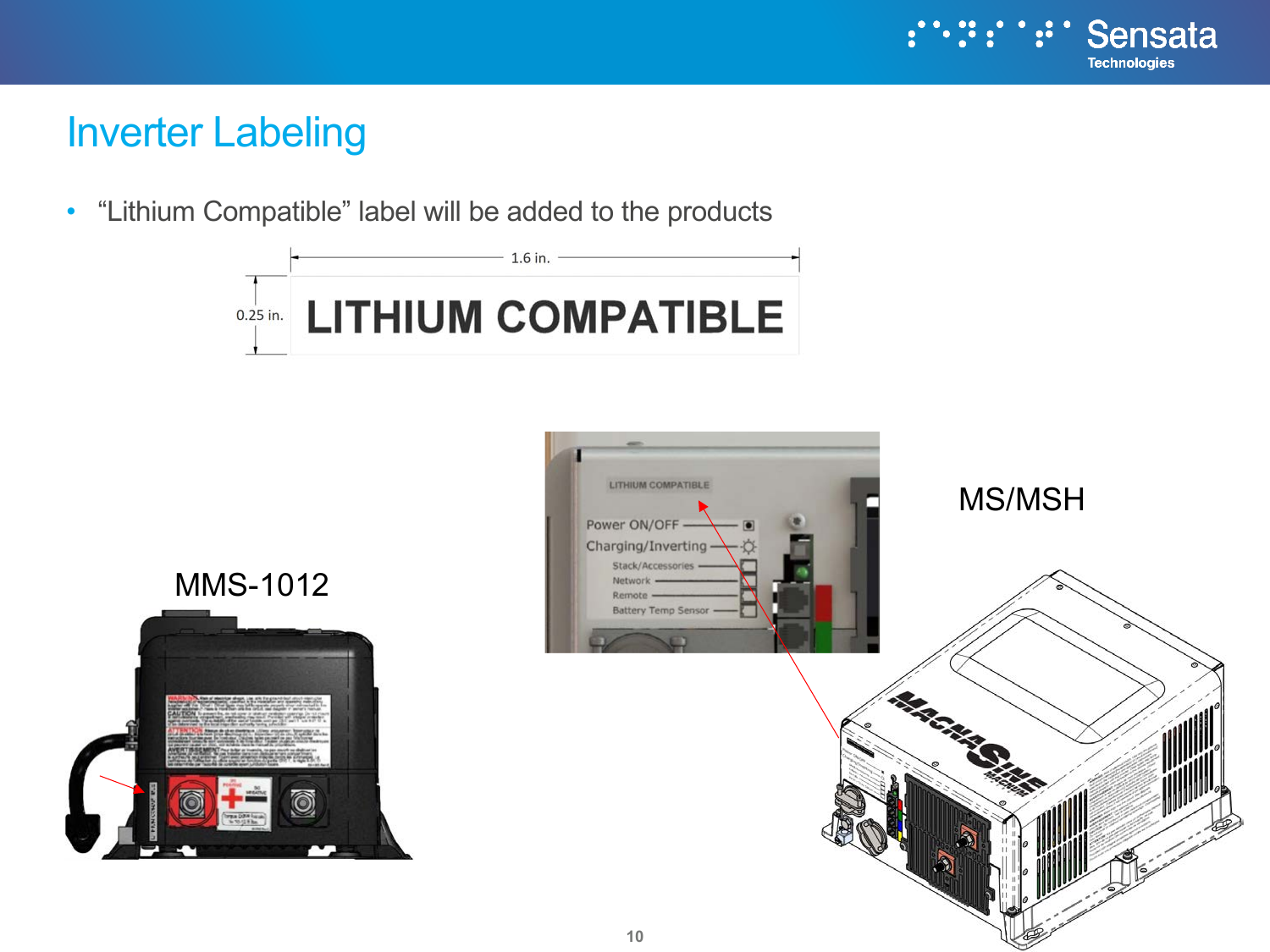

Æ

## Accessory Labeling



### ME-RC



### ME-MR